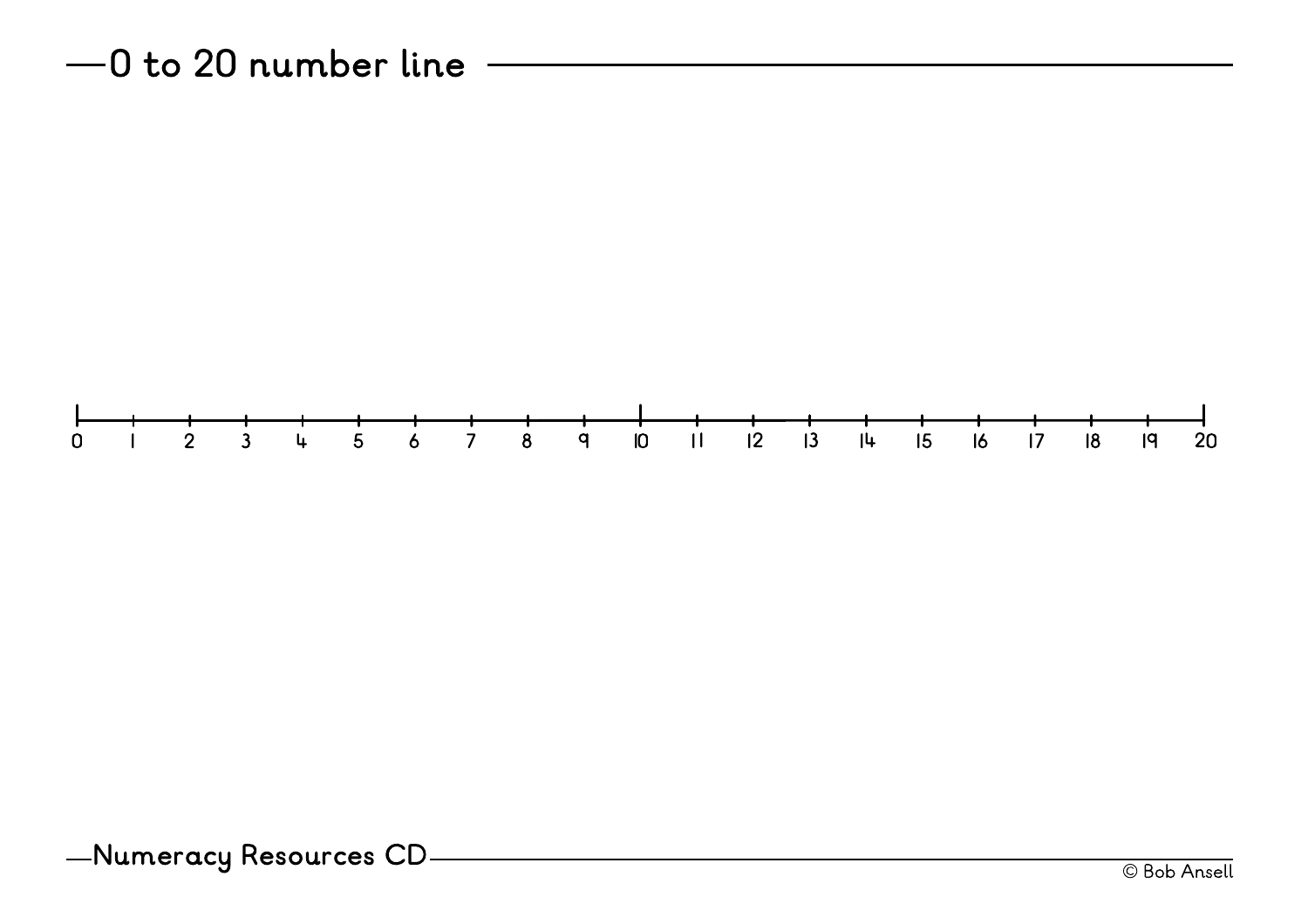



© Bob Ansell © Bob Ansell

Numeracy Resources CD -Numeracy Resources CD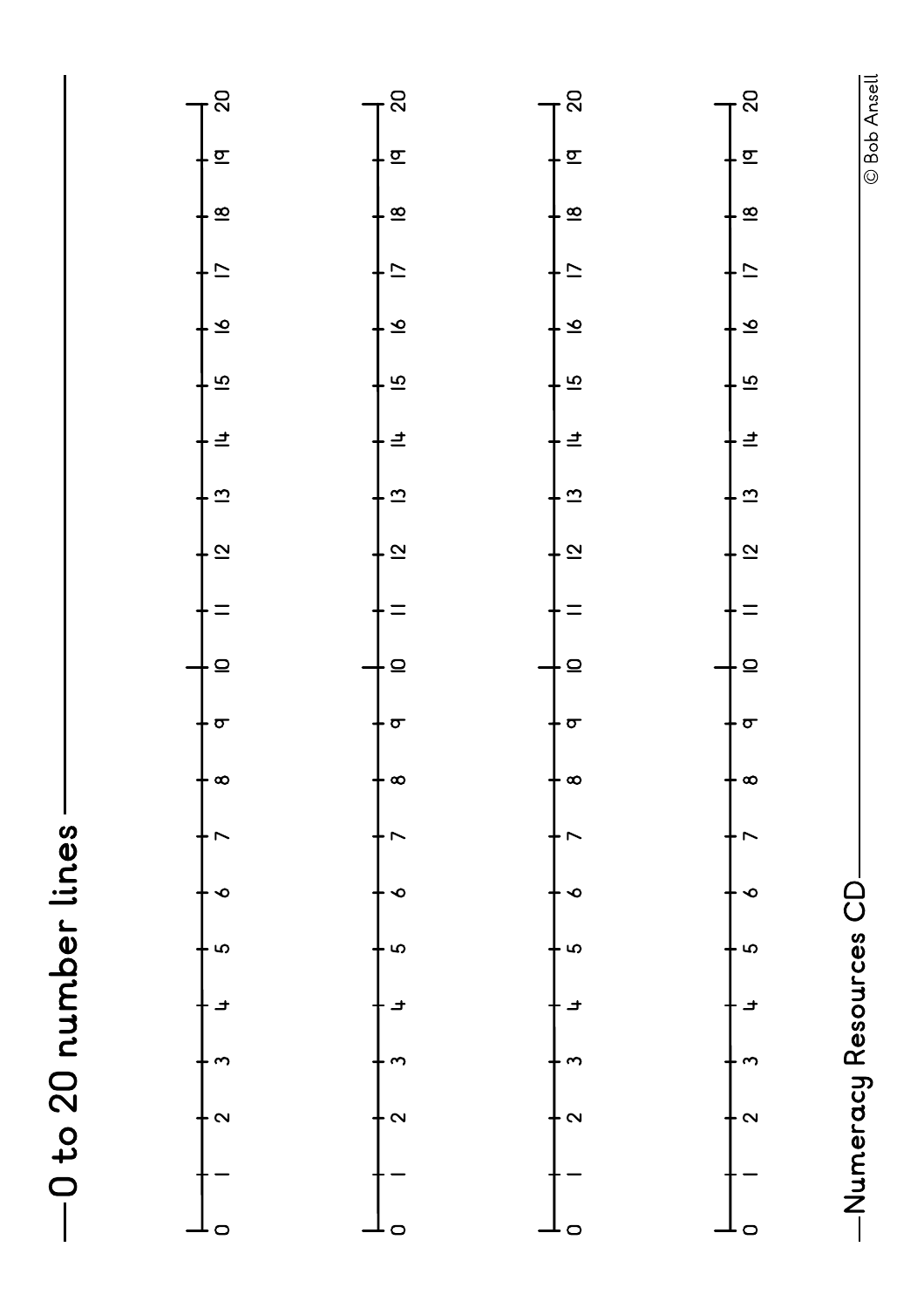$-$ -2 to 24 number line  $-$ 



Numeracy Resources CD